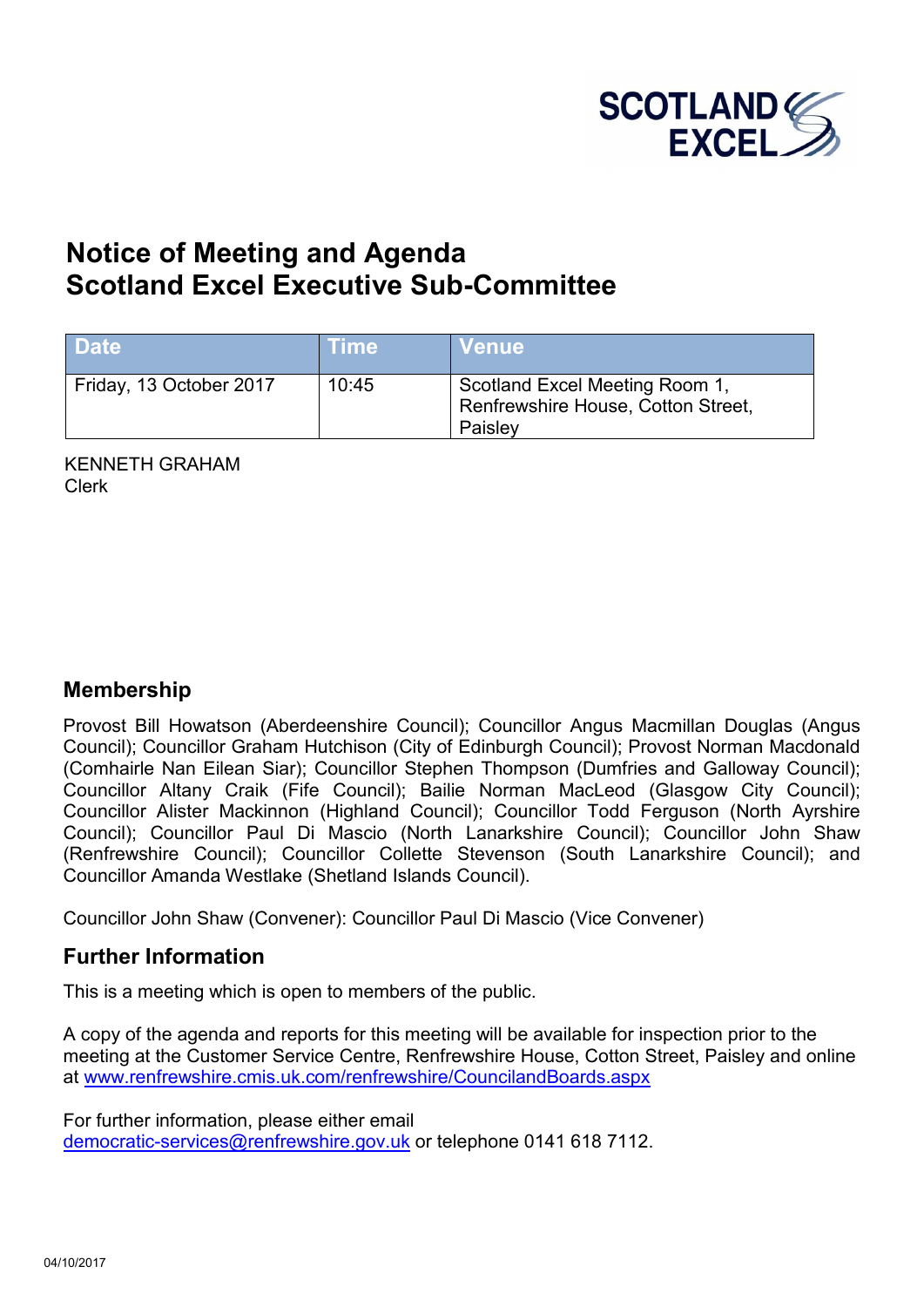# **Members of the Press and Public**

Members of the press and public wishing to attend the meeting should report to the customer service centre where they will be met and directed to the meeting.

# **Video Conferencing**

Should any member wish to participate using video conference, please contact Lesley Jones on 0141 618 7444.